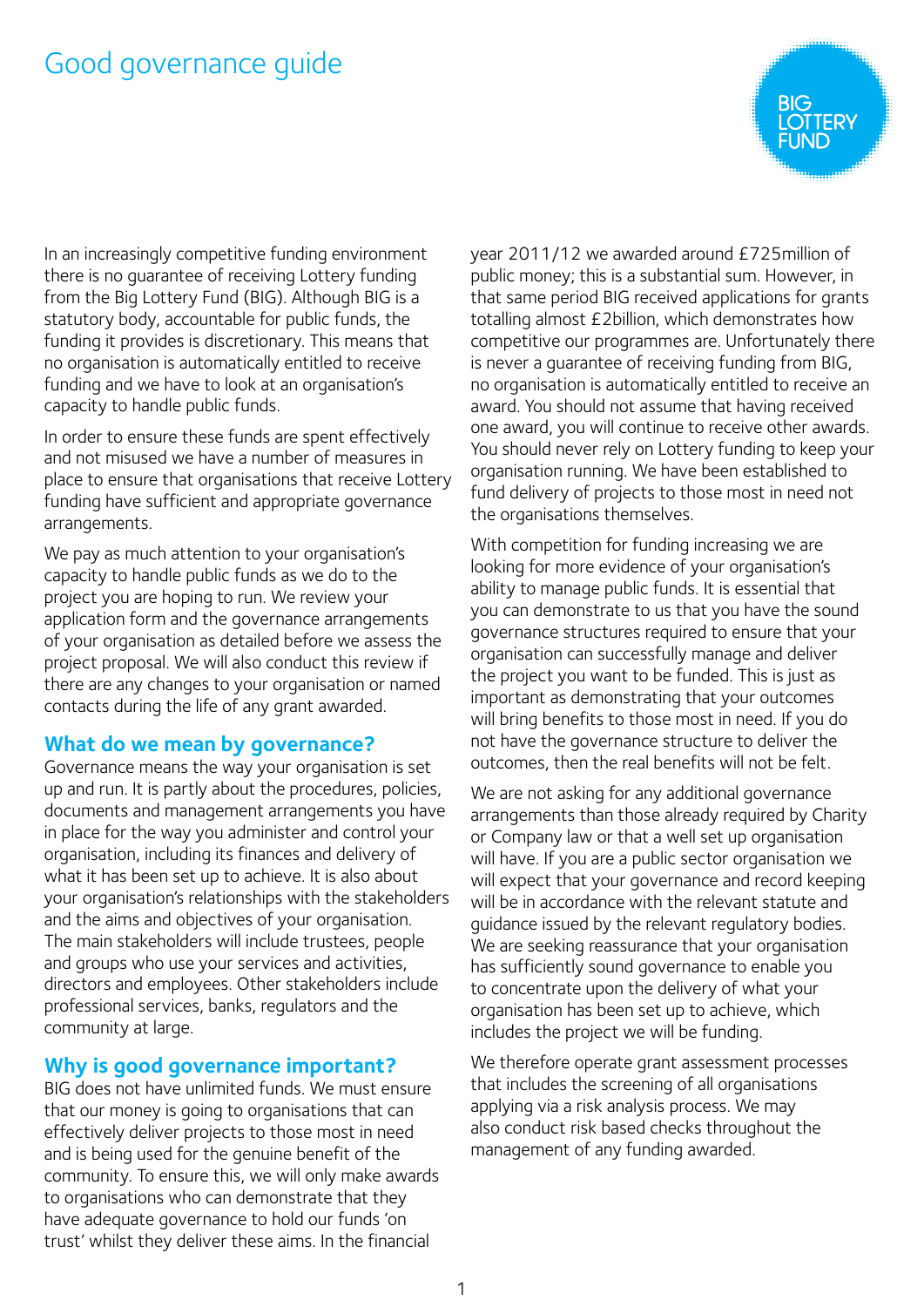## **What is risk analysis?**

Risk analysis is a process that first takes place when we receive an application from an organisation regardless of its status, size and location. If this analysis highlights any areas we need to look at in more detail then the application undergoes further risk assessment.

If we have already identified concerns about an individual involved with your organisation or the application, who has unresolved issues with the Big Lottery Fund or its predecessors in the past, your application will be sent for a full risk assessment. This individual may be a signatory, referee or have some other connection to your organisation or application. Please note, we may be restricted in the amount of personal information regarding individuals we can share due to the Data Protection Act 1998.

### **What is risk assessment?**

If an application needs to go through further risk assessment, then we check the governance arrangements in more detail before the application is assessed for project outcomes. If the governance arrangements are found to be below our acceptable threshold, the application is rejected without undergoing a full assessment and the reason given is that the details about your organisation have not met our minimum standards.

If the application has undergone risk assessment because of an individual, and this person's history leads us to conclude that it would still be potentially unsafe to entrust the public funds to this person, the application will fail risk assessment and it will be rejected.

Our checks apply not only to applications but can also take place at any point during the management of a grant.

## **Person Verification**

To help us reduce fraud we will use the name, home address and date of birth of both of the named contacts in your application or personal details change form to carry out some basic identity checks. If your named contacts change during the life of a grant we will conduct the same checks on these people. We are more likely to be able to verify someone's identity if they are on the electoral roll or have a Citizencard. We cannot make a grant or make grant payments to your organisation unless we can verify your named contacts.

## **What do we expect of an organisation?**

We strongly suggest that your organisation, when considering applying to any BIG or Awards for All programme or making changes to organisation or contact information during the life of a grant, should take note of the following areas:

#### **Read the application information in detail**

Firstly, and most importantly, managers, trustees and directors of your organisation should read carefully and understand the guidance notes, application form and terms and conditions of grant. Before applying to any BIG programme or Awards for All programme all relevant individuals in your organisation should understand what is required of them and the consequences of not complying with the terms and conditions. A grant agreement is a legally binding agreement with BIG; this makes it essential for you to understand what is expected.

We are not assessing anything in an application which we have not already told you about in the guidance notes. There are no trick questions. If we say that we expect you to have, for example, a child protection policy, we do expect you to have an up to date child protection policy and would be within our rights to ask to view that policy and evidence that it has been implemented. It is essential that you read and understand what is expected and ensure that you comply fully with all of our requirements.

#### **Fill in forms and supporting documents carefully and correctly**

Make sure that all personal information, such as names and addresses are spelt correctly and consistently. You should never use correction fluid or make amendments to your form. If you make a mistake when filling out your form, delete it with a single line only and initial your mistake. Application forms and forms telling us about changes to your contacts or organisation must be completed by your organisation, not a third party.

#### **Organisation's address**

The address for your organisation, which you provide with your application or on a organisation details change form , must be the up to date registered address. We recommend this to be the organisation's office address (if you have one), not the home address of a trustee or the main contact.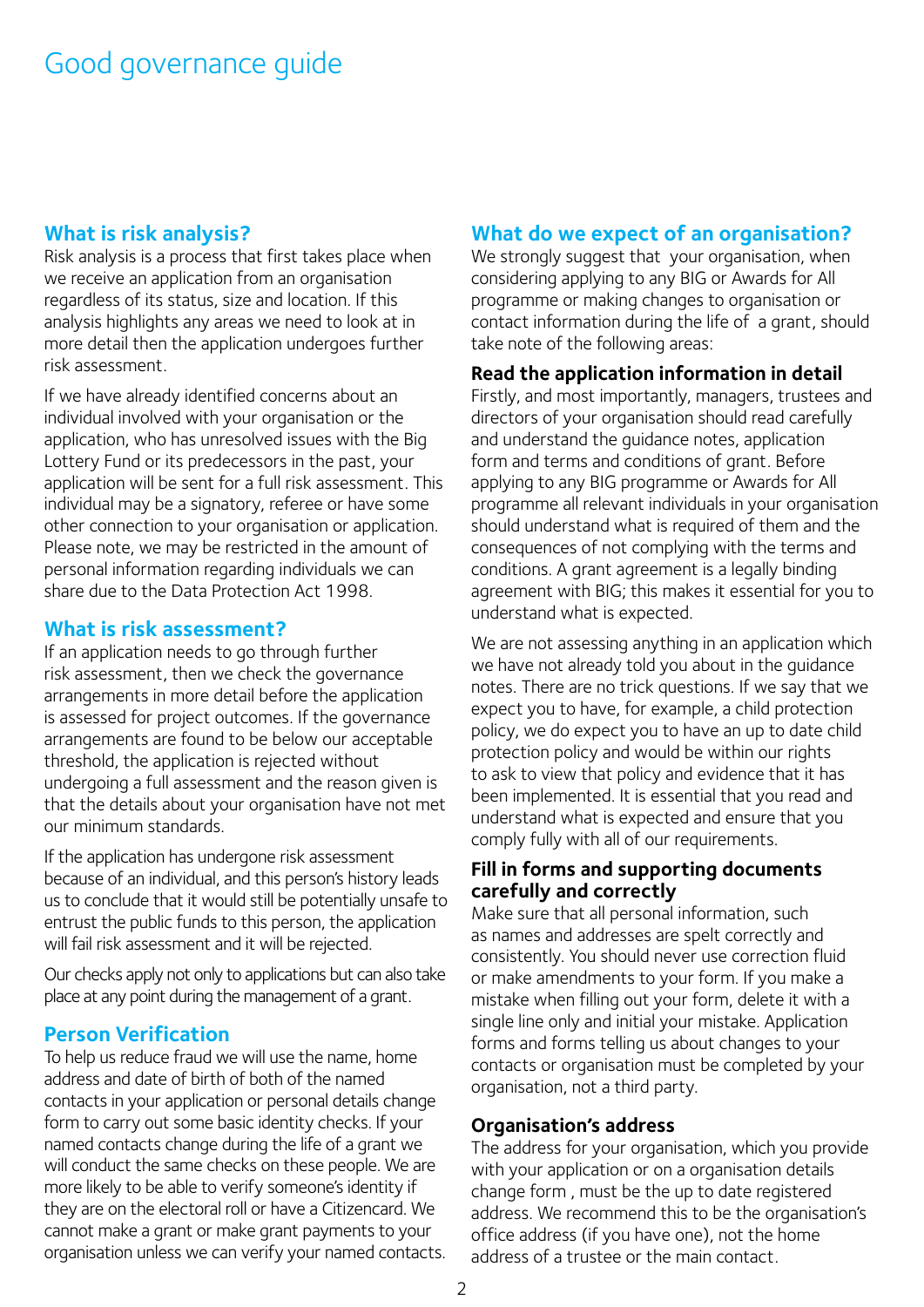## **Governing documents**

Your governing documents must be up to date, correct and in line with the requirements of your regulatory body (if relevant). If requested at any stage you should ensure that you send us the latest, correct, adopted and signed version of your governing documents.

#### **Trustees and management teams**

The information you provide about your current management team and trustees must be consistent with information currently registered at Companies House, Charity Commission or any other regulatory authority. We do check this.

### **Your supporting documents**

We will look to see that your governing documents are consistent with other documents you submit or we ask to inspect. We require the information within your application form, governing documents and other supporting documents (such as accounts) to be consistent.

#### **Banks statements**

The organisation's name and address must be consistent with the registered address on your governing documents and application form. If there are changes to your organisation during a grant award e.g. name or status, then we would also expect the bank account information to be amended.

If you are awarded a BIG grant it is likely that we will ask you to ring fence any money you are awarded in a separate bank account so it can be accounted for.

If we make an award, we may fund you in advance of your expenditure on the project. These funds will be held by your organisation for the purpose of delivering your project and must not be used for any other reason. All relevant individuals should understand their responsibilities for holding and spending these funds, supported by clear audited accounts, to deliver the agreed funded project.

## **Accreditations**

You should be sure that all professionals you employ, such as accountants, solicitors or architects, have the correct up to date accreditation and registrations. We will check this. As we are awarding public money, we must be sure that the professionals you employ have the correct and appropriate qualifications for

the job they are asked to do. We appreciate that this can sometimes cost more money, but we believe that this is money wisely spent. It is not good governance to save money by using 'professionals' who do not have the correct qualifications. A simple check with the relevant authority will tell you whether the professional holds the accreditations that they claim.

## **Policies and procedures**

Your organisation's formal policies and procedures must be up to date, meaningful and enforced. This in particular applies to policies and procedures regarding child protection and vulnerable adults. For projects involving work with children, young people and vulnerable adults we expect project workers, who have direct contact with any of these vulnerable groups, to have enhanced CRB clearance. Your policies must be relevant, accurate, up to date and implemented.

## **Signatories**

You must be sure the correct people in your organisation are signing the forms and governing documents. If a trustee or director's name changes you should ensure that the name change is reported to the appropriate regulatory bodies and recorded on your governing documents. If a trustee or director is routinely known by another name or names, then only the registered name should be used on all application and monitoring documents.

#### **Referees**

If the programme that you are applying to requires one, your referee must be appropriate for the project that you are applying for funding. We provide a list of acceptable referees and we expect you to seek approval from someone in one of these categories. A well governed organisation should have links to appropriate members of the community who can act as your referee. It is good practice to have different referees for different projects.